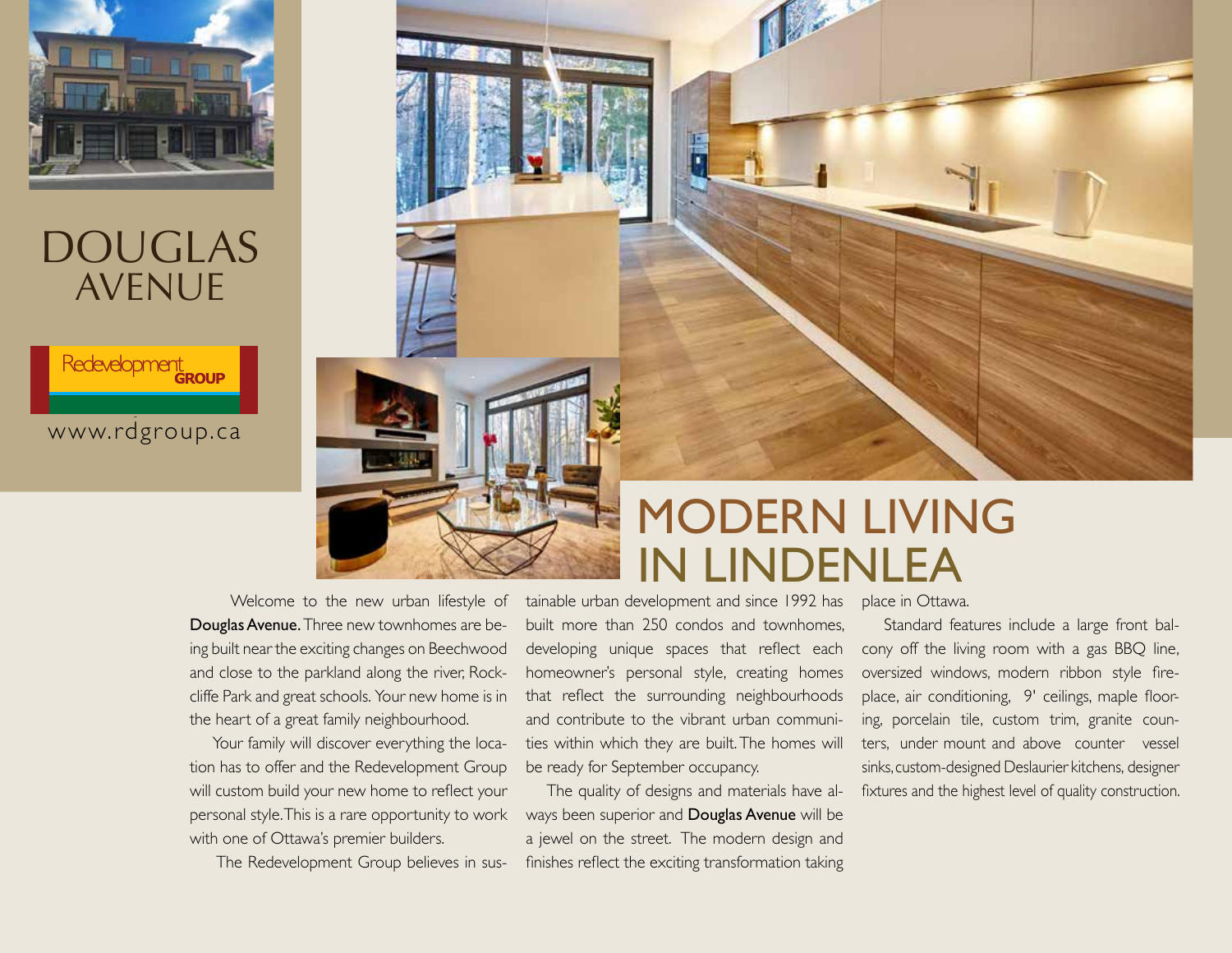

# DOUGLAS AVENUE LOCATION

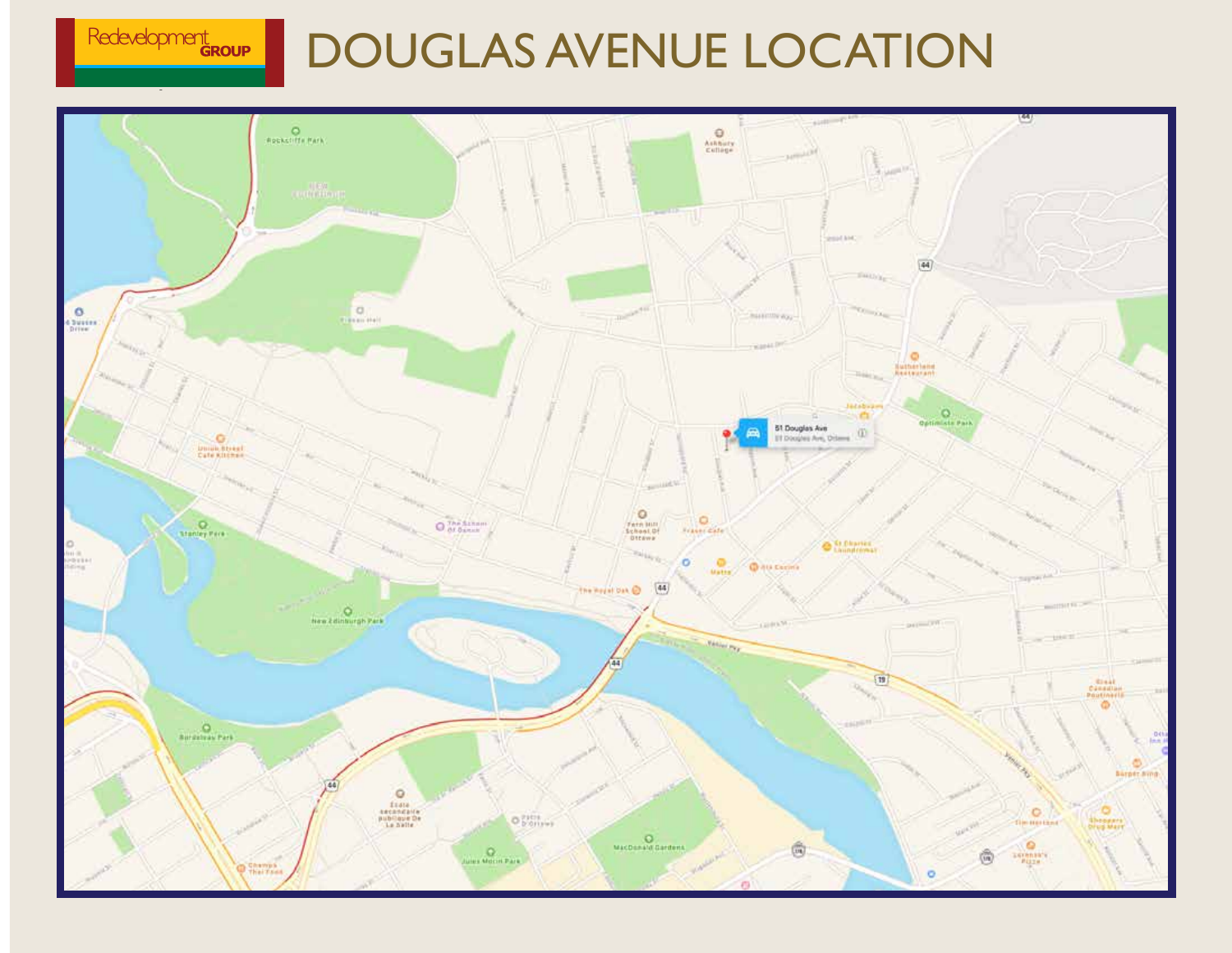



## ELEVATION AND SITE PLAN

DOUGLAS AVENUE

Artist's Concepts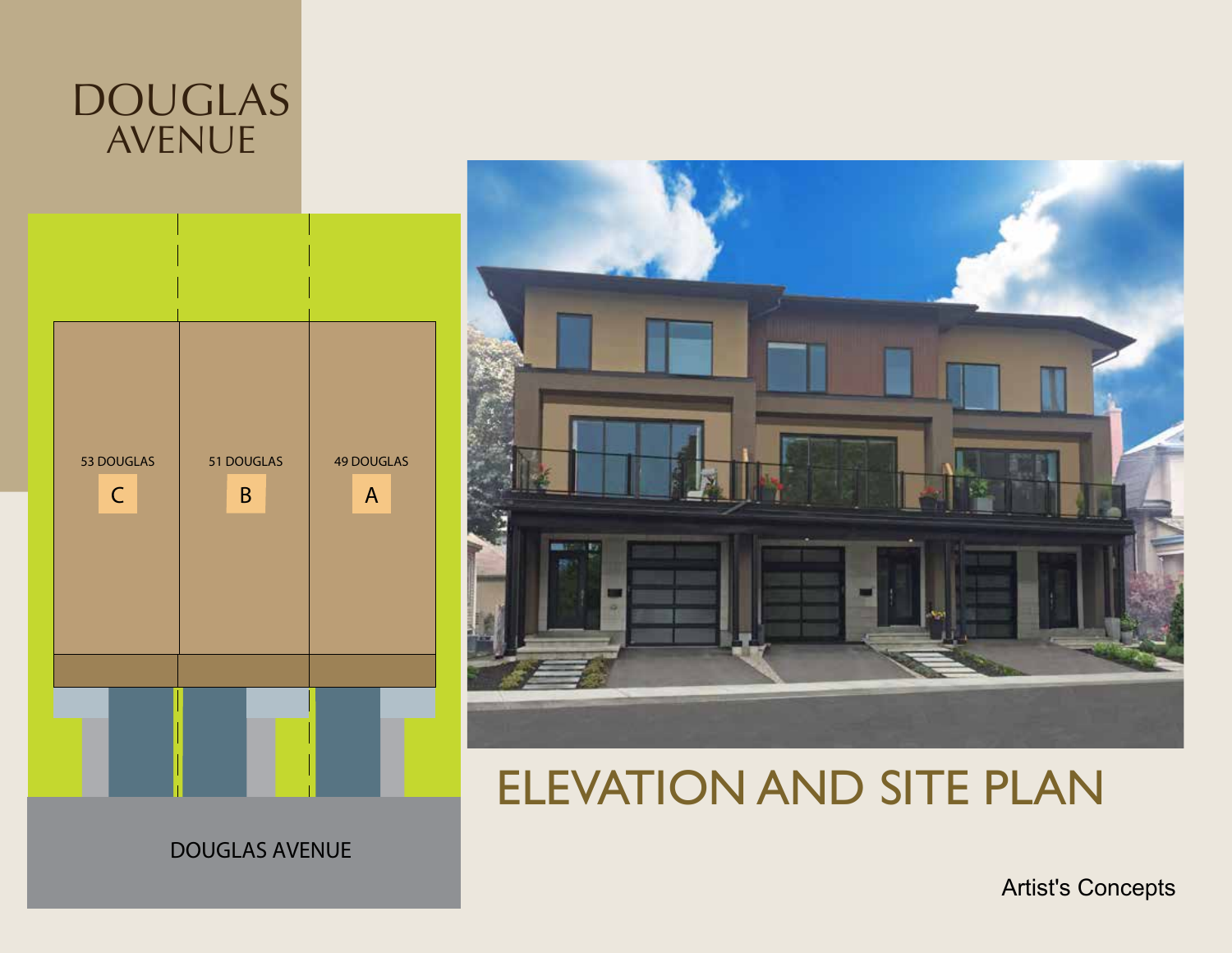

Redevelopment

DOUGLAS

AVENUE

www.rdgroup.ca **www.rdgroup.ca**

# DOUGLAS AVENUE



BASEMENT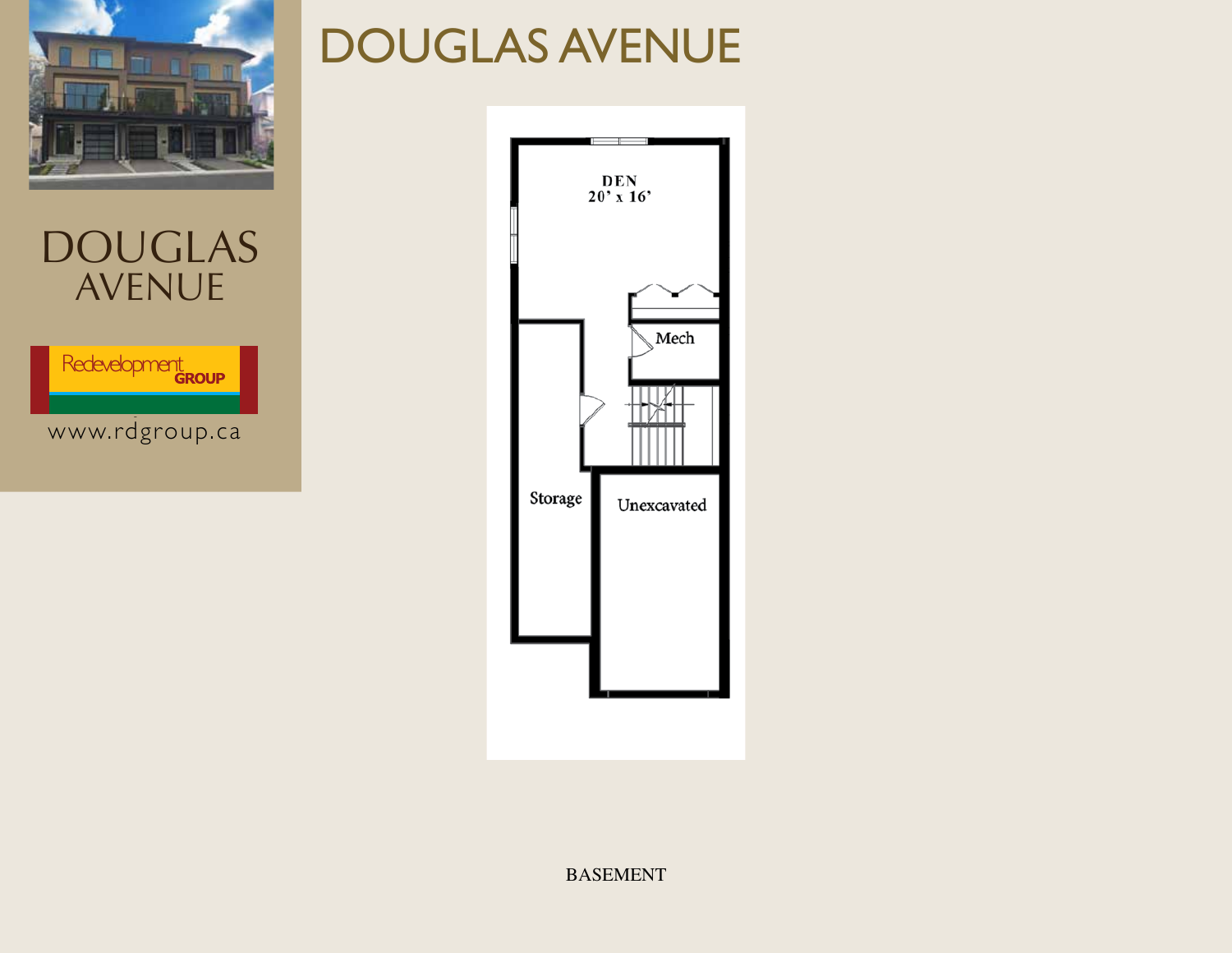

Redevelopment

www.rdgroup.ca **www.rdgroup.ca**

# DOUGLAS AVENUE



GROUND FLOOR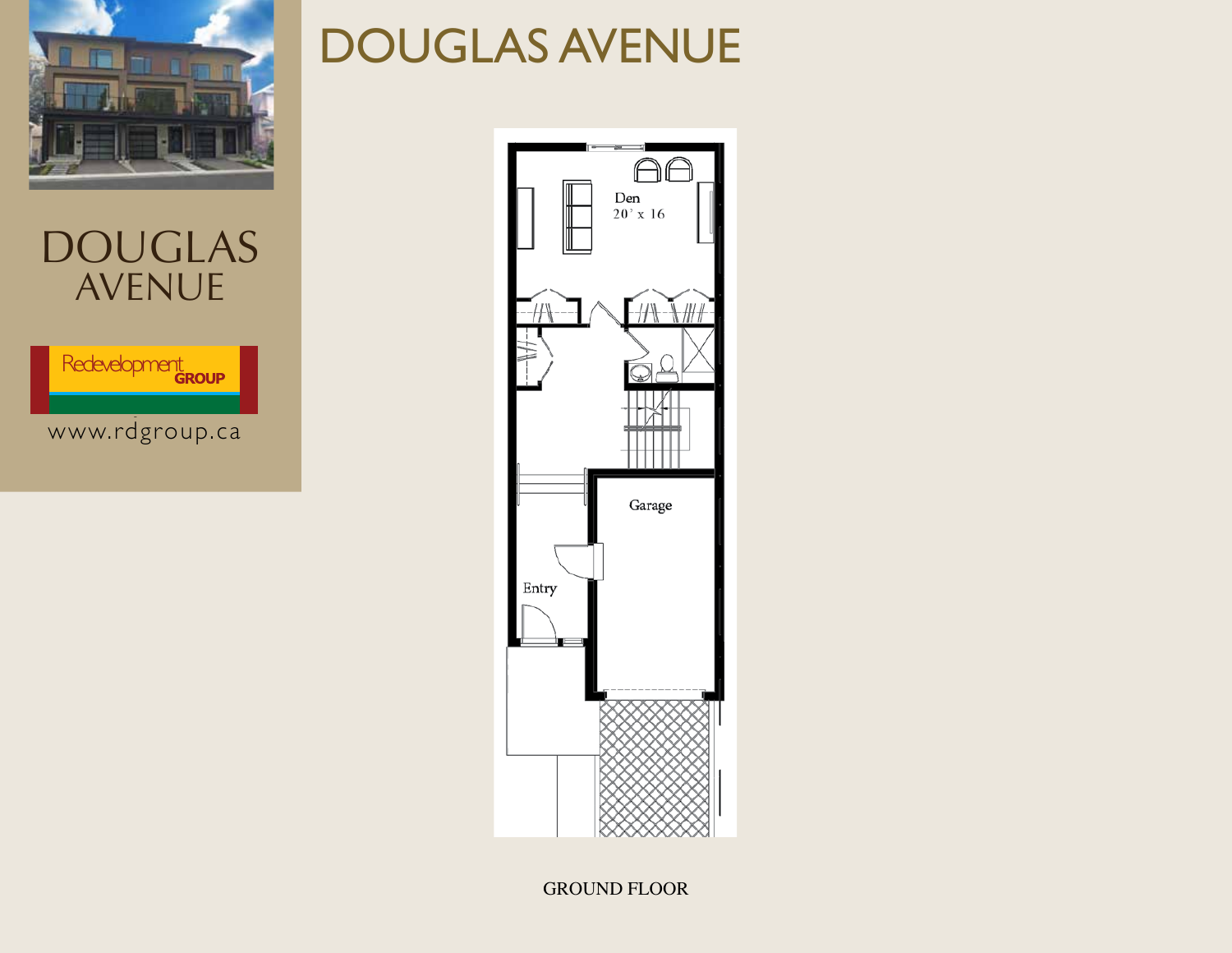

Redevelopment

www.rdgroup.ca **www.rdgroup.ca**

# DOUGLAS AVENUE



SECOND FLOOR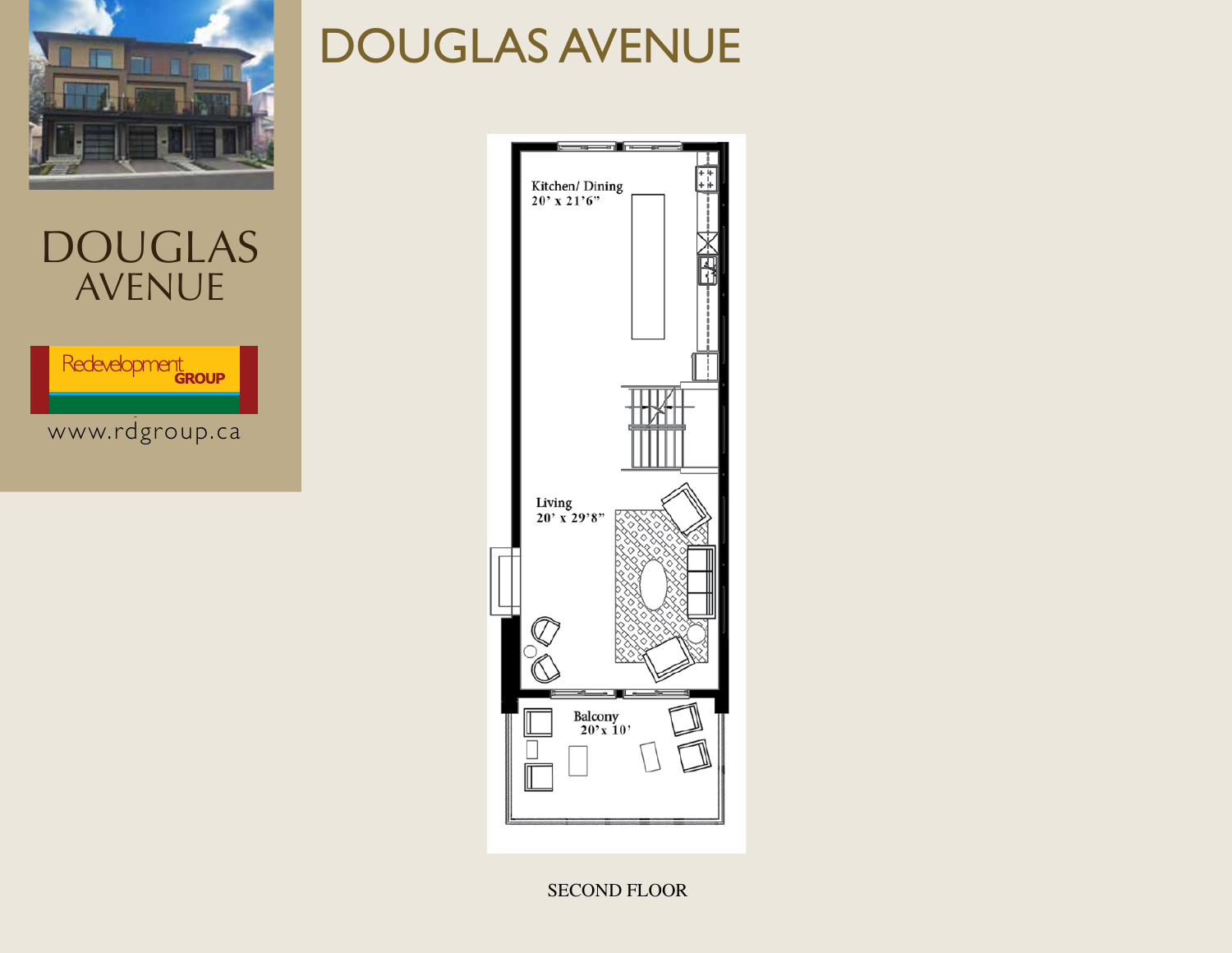



### DOUGLAS AVENUE

Redevelopment

www.rdgroup.ca **www.rdgroup.ca**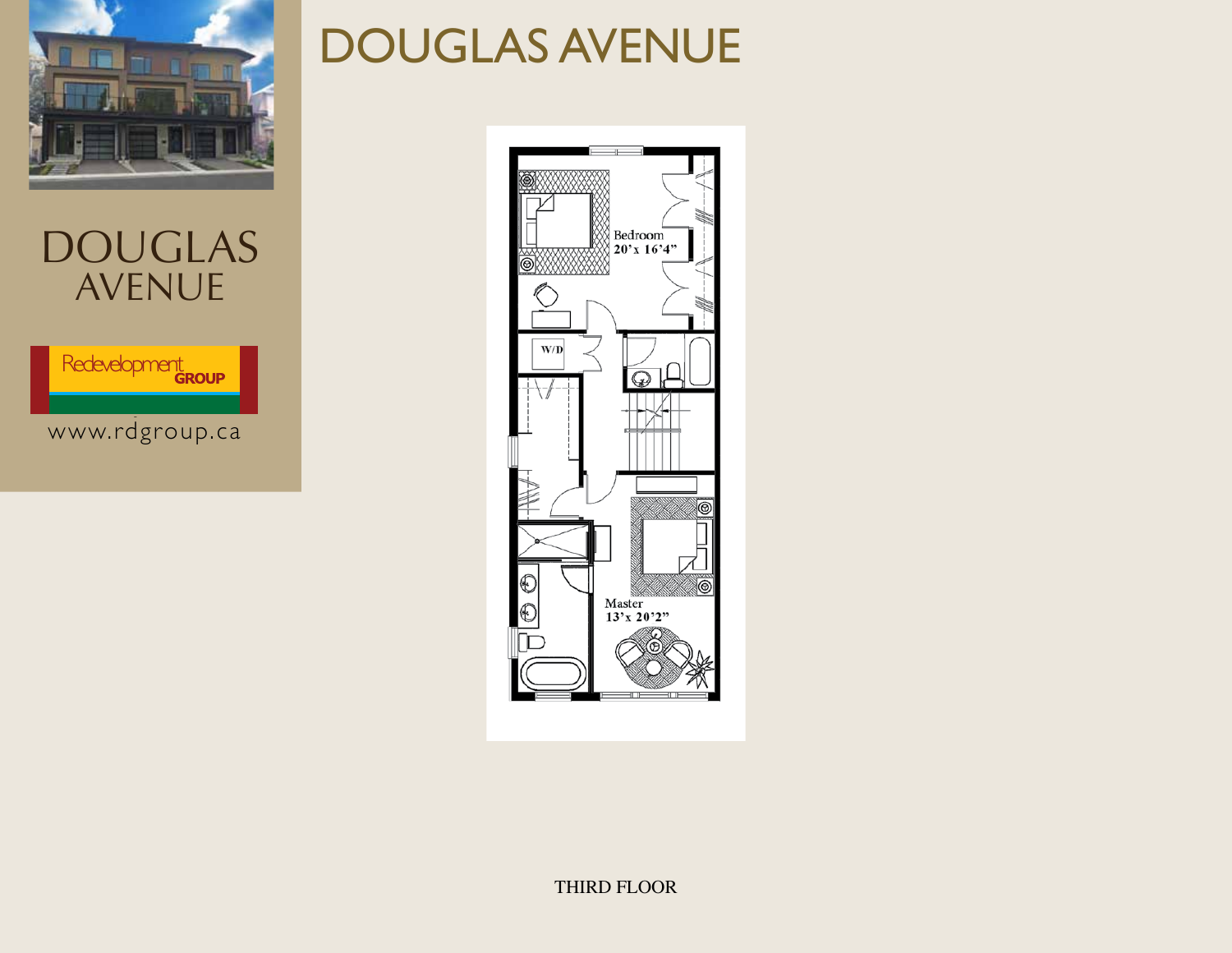

### DOUGLAS AVENUE

Redevelopment

www.rdgroup.ca **www.rdgroup.ca**

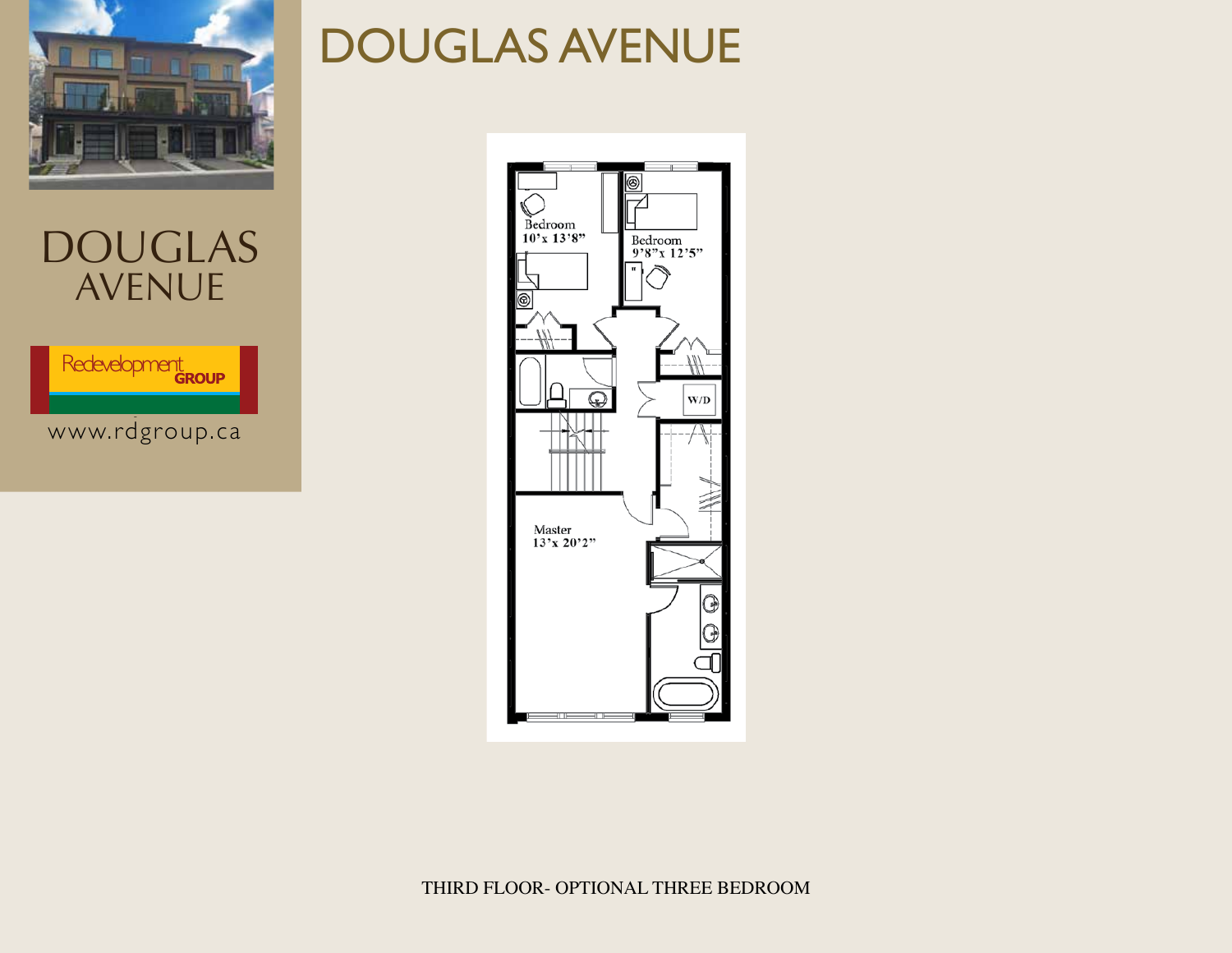

### Redevelopment

www.rdgroup.ca **www.rdgroup.ca**

# FEATURES

#### **INTERIOR FEATURES**

- Ribbon style gas fireplace in living room, Napolean HD 45.
- Stone surround from builder samples.
- Pre-finished maple Hardwood flooring open riser maple staircase with glass panels in living room.
- Ceramic flooring in entrance and bathrooms from Builders samples.
- Kitchen custom designed with a Deslaurier Kitchen Designer.
- All bath vanities are modern floating style.
- Granite counters in kitchen and bathrooms from Builders samples.
- Painted modern style  $3 \frac{1}{2}$ " window,  $3\frac{1}{2}$ " door casings and  $5\frac{1}{2}$ " baseboards trim package.
- Flat finish slab interior doors.
- Chrome lever hardware.
- 9' ceiling height on main living.
- Fully painted 2 coats of latex paint in your choice of one colour from Vendors samples with second colour for trim and doors. Additional cost for dark colours.
- Optional finished basement including carpet flooring, pot lights,TV package, electrical as per plan.

#### **PLUMBING FIXTURES AND ACCESSORIES**

- Low flow low profile toilets.
- Ceramic wall tile to ceiling of bathtub enclosure.
- American Standard Studio Chrome faucets & Shower with Rain shower in ensuite.
- Free standing bathtub in ensuite.
- Kohler vault undermount kitchen sink.
- Pullout kitchen faucet.
- American Standard above counter boxe vessel sink in all bathrooms or choice of undermount.
- Custom shower in ensuite and first floor baths with tile and glass.

#### **LANDSCAPING/ EXTERIOR**

- $\cdot$  19'  $\times$  10/6' front balcony with wood decking and glass railing
- 8' x 10' rear interlock patio at ground floor.
- Rear wooden stairs.
- Horizontal fencing as per plan.
- Detailed landscaping plan.
- Asphalt driveway with Mellvile slab pavers at entrance.
- Maintenance free exterior siding with stucco and board panels at front.
- Maintenance free aluminium sofits and fascia.
- Exterior lighting, frost free garage and rear hose bibs and electrical outlets

#### **FRAMING**

- Each home has a separate party wall structure with 5/8" and ½" drywall on 2" X 4" studs with absorption material between studs and 3/4" air space.
- • Silent floor engineered joist system.

#### **MECHANICAL/ELECTRICAL**

- High efficiency forced air gas furnace with central air conditioning.
- Gas outlet for stove and BBQ on front balcony.
- Pre-wired for I telephone and 3 cable.
- Valence lighting under kitchen cabinets.
- Decora white light switches and plugs.
- LED Halogen pot lights throughout as per plan.
- Rough in alarm system.
- Pre-wired with electrical, cable, and structure for wall mount flatscreen TV as per plan.
- Double-glazed thermal windows and patio doors, as per plan.
- Window placements throughout all floors as per plan.
- Sectional glass panel garage door.

#### **ADDITIONAL INFORMATION**

- All exterior materials, elevations and colors are architecturally controlled and not subject to change by purchasers.
- One year Construction Warranty. Seven-year Tarion New Home Warranty.
- All plans and specifications are subject to change without prior notice. E&O.E.